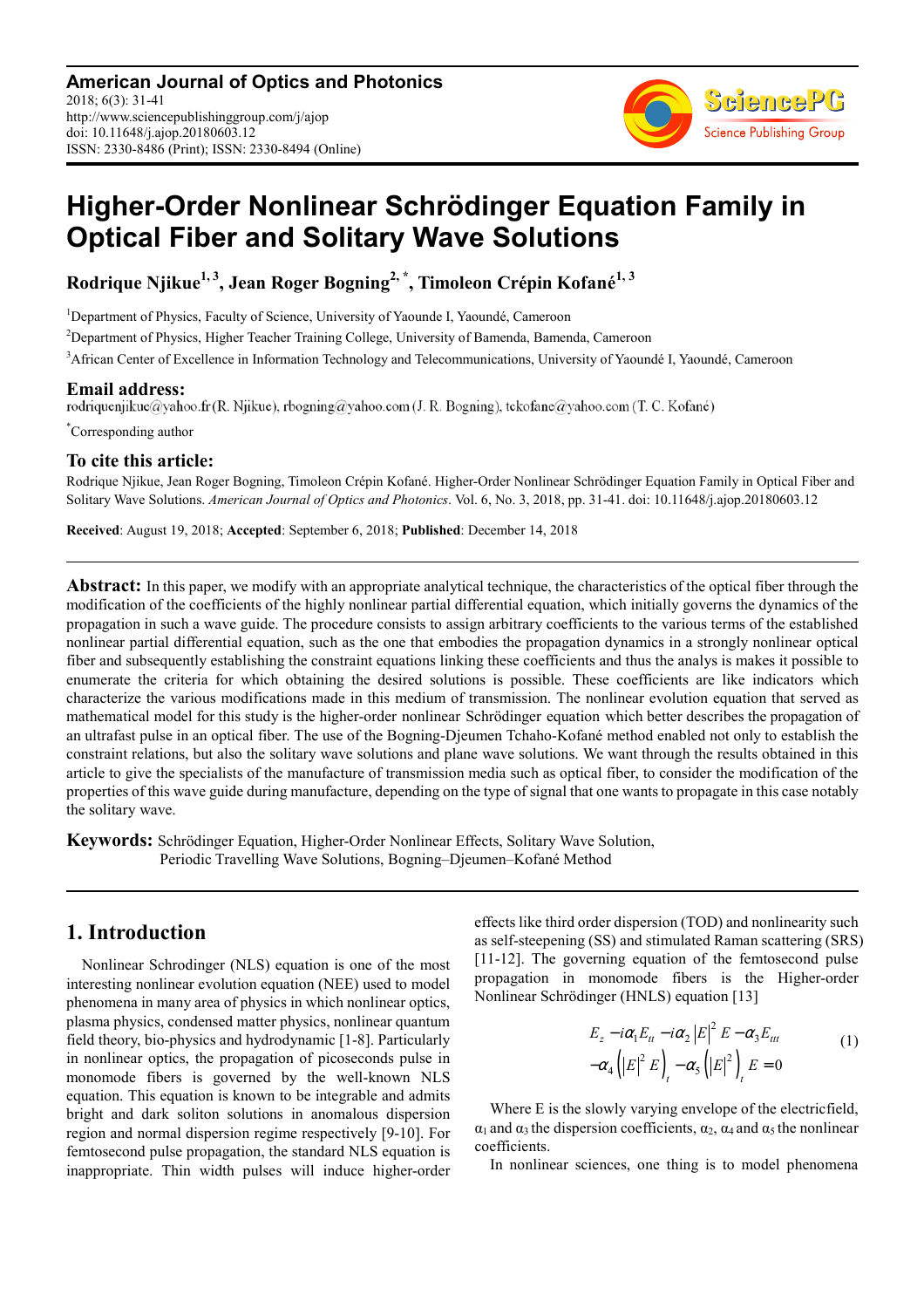using NEEs, another thing is to construct their exact solutions. The survey of these exact solutions of nonlinear evolution equations has a great importance in the study of nonlinear phenomena. In optical fiber for example, they permit to understand better, phenomena like soliton propagation and soliton interactions, and their Modulational instabilities [11, 14-17]. Several methods have been proposed to solve NLS equation of higher-order, we can quote the inverse scattering transform, Galilean transformation, Hirota's bilinear method,

Liouville integrability and Gauge equivalence, the unified transform method, the Sub-ODE method [18-22]. Thus many type of solutions have also been found, such as dark and bright solitary wave solutions, Jacobi elliptic function solutions, and rotational solutions [23-24].

The goal in this study on the one hand is to construct optical solitary wave solutions and periodic travelling wave solutions (PTWS) of the generalized higher-order nonlinear Schrödinger (GHNLS) equation

$$
n_0 E_z + i n_1 E_{tt} + i n_2 |E|^2 E + n_3 E_{tt} + n_4 (|E|^2 E)_t + n_5 (|E|^2)_t E = 0
$$
 (2)

Where  $n_0$  represents coefficient related to the variation of the electricfield with respect to z,  $n_1$  and  $n_3$  the group velocity dispersion coefficient and the TOD coefficient,  $n_2$ ,  $n_4$  and  $n_5$  respectively the coefficient related to the self-phase modulation, SS and SRS.

To reduce the density of work in this study, we set

$$
E(z,t) = \overline{E}(z,t)e^{-i(kz - \omega t)}
$$
\n(3)

Substituting Eq.(3) into Eq.(2), this last equation is written asfollows

$$
-i(kn_0 + n_1\omega^2 + n_3\omega^3)\overline{E} + i(n_1 + 3n_3\omega)\overline{E}_t + i(n_2 + n_4\omega)\overline{E}^3 + (-2n_1\omega - 3n_3\omega^2)\overline{E}_t + n_0\overline{E}_z + n_3\overline{E}_{tt} + (3n_4 + 2n_5)\overline{E}\Big|^2\overline{E}_t = 0
$$
 (4)

The mathematical method employed to obtain the results is the Bogning-Djeumen Tchaho-Kofané method (BDKm) [25-32]. The BDKm is a method proposed by J. R. Bogning, C. T. Djeumenand T. C. Kofané in 2012 to construct exact solutions of certain NEEs of the form

$$
a_i \sum_{i} \left(\frac{\partial q}{\partial x_i}\right)_i + b_i \sum_{i} \left(\frac{\partial^2 q}{\partial x_i^2}\right) + \dots + c_i \sum_{i} \left(\frac{\partial^i q}{\partial x_i^i}\right)_i + d_i \sum_{m,n} \left(\frac{\partial^n q \partial^m q}{\partial x_i^n \partial x_i^m}\right)_i + f(q, |q|^2) = 0
$$
\n<sup>(5)</sup>

Where  $a_i$ ,  $b_i$ ,  $c_i$  and  $d_i$  are constants that characterize partial differential equations, i, l, m and n positive natural integers, f an arbitrary linearity function of q and  $|q|^2$ , and q the unknown function to determine and |q| its magnitude.

A brief presentation of the novel BDKm is also important for the calculations made.

#### **2. Description of the Method**

To research exact solutions of Eq.(5), the main steps are the following:

Step 1: Setting the change of variable

$$
q(z,t) = q(\xi), \xi = \alpha(z - \beta t)
$$
 (6)

Where  $\beta$  is a real number and  $\alpha$  a real or pure imaginary constant which will be consider in a first time as real, Eq.(5) is transformed into and ordinary differential equation

$$
P(q, q', q", \ldots, |q|^2 |q', q(|q|^2) \ldots) = 0 \tag{7}
$$

where 
$$
q' = \frac{\partial q}{\partial \xi}
$$

Step 2: Assuming that solution of Eq. (7) can be expressed under the form:

$$
q(\xi) = a_1 \sinh^{m}(\xi) \sec h^{n}(\xi) + ... + a_l \sinh^{q}(\xi) \sec h^{r}(\xi)
$$
 (8)

Where m, n, q and r are numbers to determine, Eq. (8) into Eq. (7), and taking into account the transformations related to the BDKm [30], gives an equation of the form

$$
\sum_{i,j} F(a_i, \alpha, \beta, \omega, k) \cosh^j(\xi) + \sum_{i,k} H(a_i, \alpha, \beta, \omega, k) \operatorname{sech}^k(\xi) + \sum_{i,s} G(a_i, \alpha, \beta, \omega, k) \sinh(\xi) \operatorname{sec} h^s(\xi)
$$
  
+
$$
\sum_{i,t} T(a_i, \alpha, \beta, \omega, k) \sinh(\xi) \cos h^t(\xi) + \sum_i V(a_i, \alpha, \beta, \omega, k) = 0
$$
 (9)

Step 3: If the functions  $F(a_i, \alpha, \beta, \omega, k)$ ,  $H(a_i, \alpha, \beta, \omega, k)$ ,  $G(a_i, \alpha, \beta, \omega, k)$  $\alpha$ ,  $\beta$ ,  $\omega$ ,  $k$ ),  $T(a_i, \alpha, \beta, \omega, k)$ ,  $V(a_i, \alpha, \beta, \omega, k)$ , can be null for some values of the coefficients  $a_i$ ,  $\alpha$ ,  $\beta$ ,  $\omega$  or k (nontrivialvalues), the ansatz given in Eq. (8) can be supported

by Eq. (5) for any values of  $m, n, ..., q, r$  and can be considered as solution of Eq. (5).

Step4: For  $m = n = 0$ , and  $q = r$ , we look for the values of *r* which can make some terms of Eq.(9) merge. The values of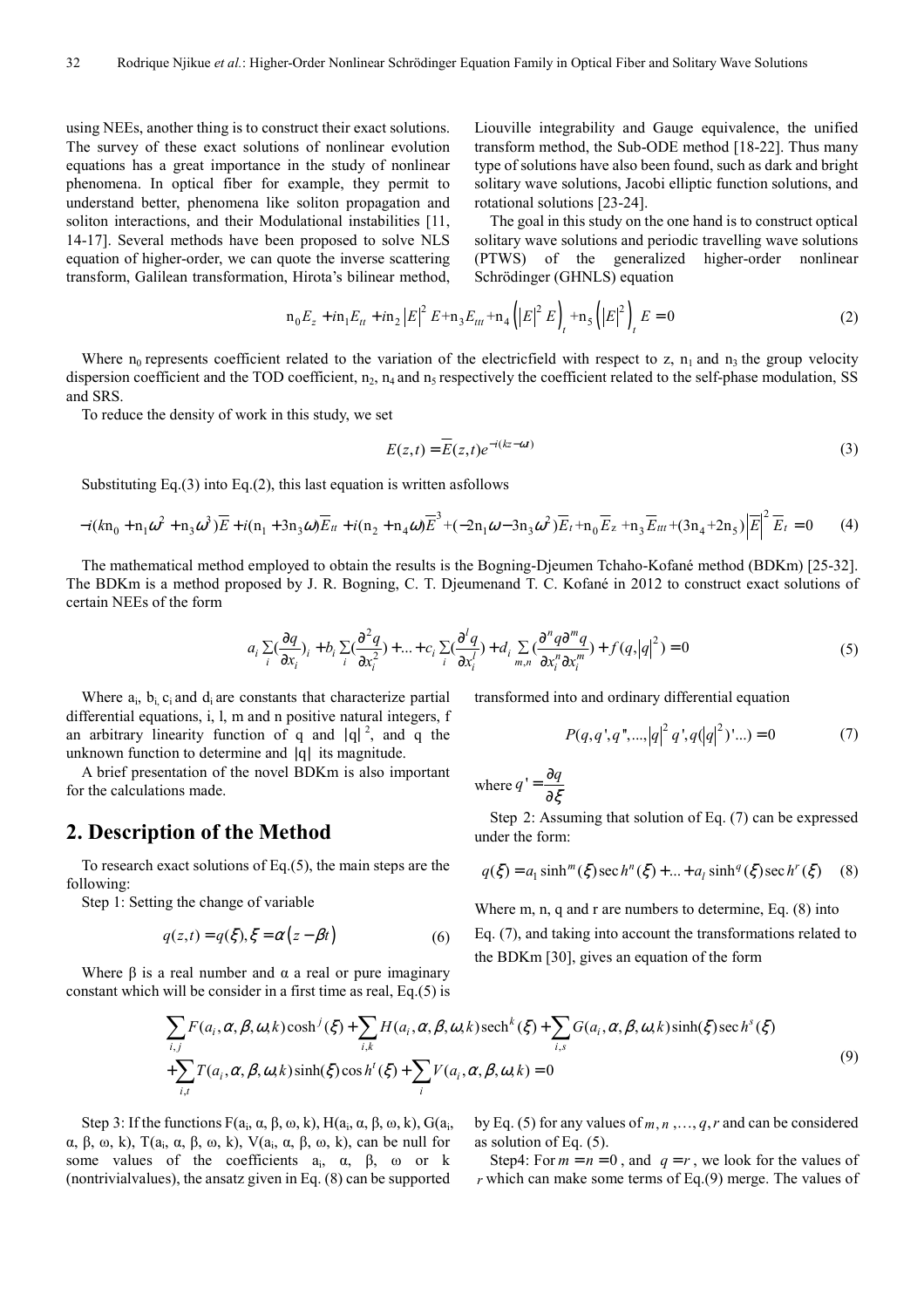$r$  ( $r_{min} \leq r \leq r_{av}$ ) obtained permit to select the reals  $m, n, q$  that can gives solutions of Eq. (5).

Step5: For each values of  $(m, n, ..., q, r)$  selected between the previous values, we obtain from Eq. (9) a range of equations in  $a_i$ ,  $\alpha$ ,  $\beta$ ,  $\omega$  and k to determine. Finally, the solitary wave solutions andother types of exact solutions (traveling wave solutions, hyperbolic function solutions…) are obtained.

Lemma: when the values  $(m, n, q, r = l)$  give a trivial solution of Eq. (5), values m, n, q,  $(m, n, q, r = l + 1)$  (if  $l > 0$ ) and  $(m, n, q, r = l - 1)$  (if  $l < 0$ ) cannot give a nontrivial solution.

Step6: After getting the solutions when  $\alpha$  is a real number (hyperbolic function solutions and solitary wave solutions), we consider  $\alpha$  as a pure imaginary number by setting  $\alpha = i\mu$ where  $\mu$  is areal. The insertion of the new values of  $\alpha$  in Eq. (9), permits to write all PTWS from hyperbolic function solutions

through the transformations

$$
\sinh(i\xi) = i\sin(\xi), \cosh(i\xi) = \cos(\xi)
$$
  
\n
$$
\operatorname{sech}(i\xi) = \operatorname{sec}(\xi), \tanh(i\xi) = i\tan(\xi)
$$
 (10)

## **3. Determination of the Coefficient Range Equations**

Setting the travelling wave transformation

$$
E(z,t) = E(\xi), \xi = \alpha(t - \beta z)
$$
 (11)

Eq. (2) becomes

$$
-\alpha(\beta n_0 + 2n_1\omega + 3n_3\omega^2)\overline{E}_{\xi} + n_3\alpha^3 \overline{E}_{\xi\xi\xi} + \alpha(n_4 + n_5)\left(\left|\overline{E}\right|^2\right)_{\xi} \overline{E} + \alpha n_4\left|\overline{E}\right|^2 \overline{E}_{\xi}
$$
  
+*i*[-(*k*n<sub>0</sub> + n<sub>1</sub> $\omega^2$  + n<sub>3</sub> $\omega^3$ ) $\overline{E} + \alpha^2(n_1 + 3n_3\omega)\overline{E}_{\xi\xi} + (n_2 + n_4\omega)\overline{E}^2 E] = 0$  (12)

To look for the solution of Eq. (11), let consider the solitary ansatz

$$
\overline{E}(t) = a \sinh^{m} \alpha (t - \beta z) \sec h^{n} \alpha (t - \beta z) + b \sinh^{q} \alpha (t - \beta z) \sec h^{r} \alpha (t - \beta z)
$$
\n(13)

Where a and b are real constants,  $\alpha$  the pulse width and  $\beta$  the shift of the inverse velocity group. Taking into account the fact that *E* is a real physical size, Eq. (12) can be separate in real part and imaginary part as follows

$$
\alpha(\beta n_0 - 2n_1\omega - 3n_3\omega^2)\overline{E}_{\xi} + n_3\alpha^3\overline{E}_{\xi\xi\xi} + \alpha(3n_4 + 2n_5)\overline{E}^2\overline{E}_{\xi} + i[-(kn_0 + n_1\omega^2 + n_3\omega^3)\overline{E} + \alpha^2(n_1 + 3n_3\omega)\overline{E}_{\xi\xi} + (n_2 + n_4\omega)\overline{E}^2E] = 0\tag{14}
$$

Eq. (14) can also be written

$$
\alpha \kappa_1 \overline{E}_{\xi} + \alpha \kappa_2 \overline{E}^2 \overline{E}_{\xi} + \alpha^3 \kappa_3 \overline{E}_{\xi \xi \xi} + i \kappa_4 \overline{E} + i \kappa_5 \overline{E}^3 + i \alpha^2 \kappa_6 \overline{E}_{\xi \xi} = 0 \tag{15}
$$

where,

$$
\kappa_1 = -\beta n_0 - 2n_1 \omega - 3n_3 \omega^2 \tag{16}
$$

$$
\kappa_2 = 3n_4 + 2n_5, \kappa_3 = n_3 \tag{17}
$$

$$
\kappa_4 = -k n_0 - n_1 \omega^2 - n_3 \omega^3 \tag{18}
$$

and

$$
\kappa_5 = n_2 + n_4 \omega, \kappa_6 = n_1 + 3n_3 \omega \tag{19}
$$

When  $\alpha$  is a pure complex number i.e.  $\alpha = i\mu$ , Eq. (15) becomes

$$
i[\mu\kappa_1 \overline{E}_{\xi} + \mu\kappa_2 \overline{E}^2 \overline{E}_{\xi} + (-\mu^3)\kappa_3 \overline{E}_{\xi\xi\xi} + \kappa_4 \overline{E} + \kappa_5 \overline{E}^3 + (-\mu^2)\kappa_6 \overline{E}_{\xi\xi}] = 0
$$
\n(20)

*E* been a real number, it is easy to see that a solution of Eq. (17) is also a solution of Eq. (15) when the following transformations are considered:

$$
\alpha \leftarrow \mu, \alpha^2 \leftarrow -\mu^2, \alpha^3 \leftarrow -\mu^3 \tag{21}
$$

Thus, from Eq. (15), leading to the hyperbolic function solutions of the GHNLS, we can deduce their corresponding PTWS without solve it again.

Inserting Eq. (13) into Eq.(15), and separating in real part and imaginary part, we obtain the main equations which will be in the center of all analysis,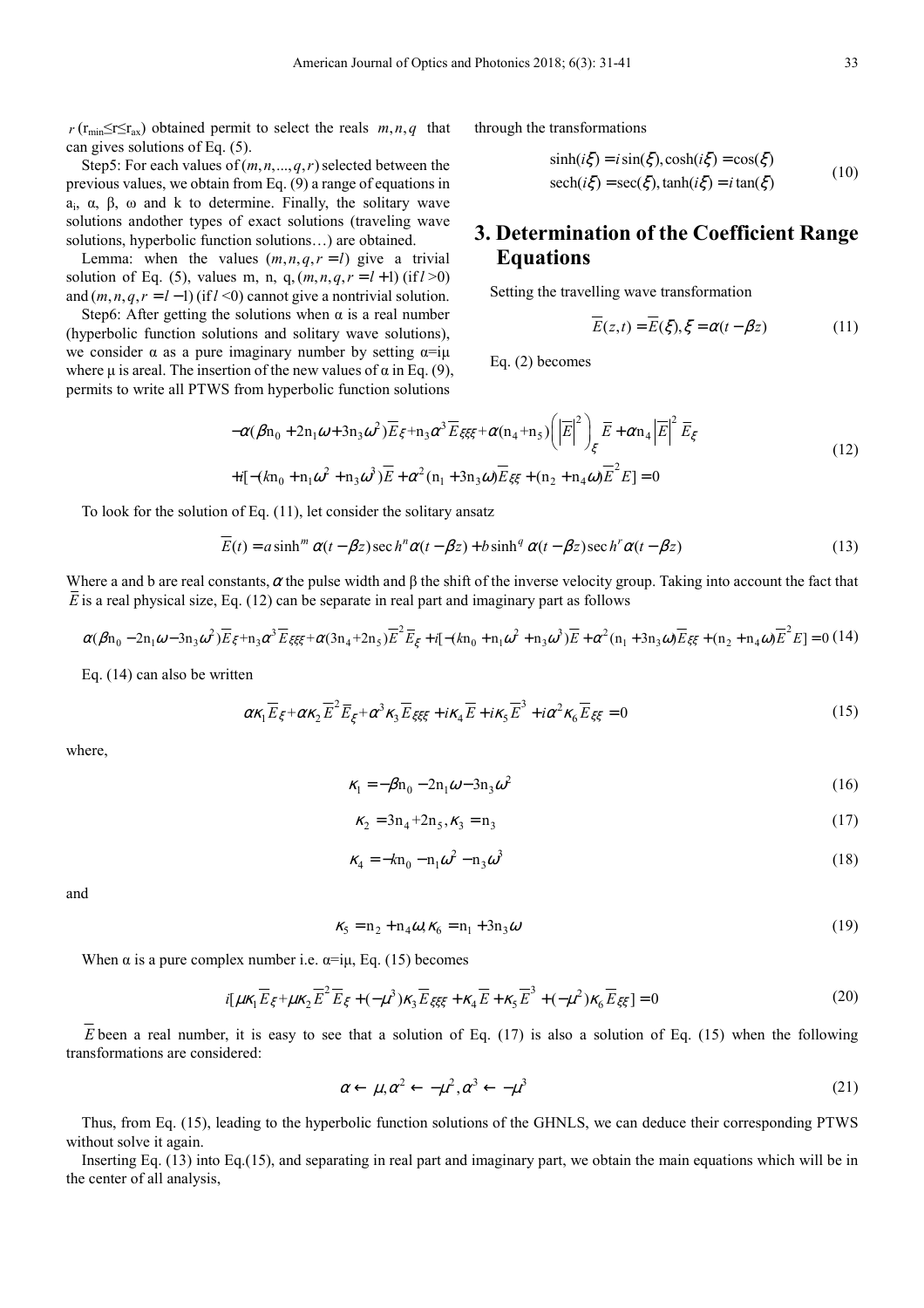$$
\alpha\kappa_{2}a^{3}\left(m\sinh^{3m-1}\xi\sec h^{3n-1}\xi-n\sinh^{3m+1}\xi\sec h^{3n+1}\xi\right)+\alpha\kappa_{2}qb^{3}\left(q\sinh^{3q-1}\xi\sec h^{3r-1}\xi-r\sinh^{3q+1}\xi\sec h^{3r+1}\xi\right)
$$
  
\n
$$
+ab^{2}\alpha\kappa_{2}[(m+2q)\sinh^{m+2q-1}\xi\sec h^{n+2r-1}\xi-(n+2r)\sinh^{m+2q+1}\xi\sec h^{n+2r+1}\xi]+a^{2}b\alpha\kappa_{2}[(q+2m)\sinh^{2m+q-1}\xi\sec h^{2n+r-1}\xi...]
$$
  
\n
$$
-(r+2n)\sinh^{2m+q+1}\xi\sec h^{2n+r+1}\xi]-a\alpha m\left(\frac{2\kappa_{3}\alpha^{2}+3\alpha^{2}mn\kappa_{3}}{-3\alpha^{2}\kappa_{3}m-\kappa_{1}}\right)\sinh\xi^{m-1}\sec h\xi^{n-1}+a\alpha n\left(\frac{3\alpha^{2}\kappa_{3}n+3\alpha^{2}mn\kappa_{3}}{+2\kappa_{3}\alpha^{2}-\kappa_{1}}\right)\sinh\xi^{m+1}\sec h\xi^{n+1}
$$
  
\n
$$
-\alpha bq\left(\frac{2\kappa_{3}\alpha^{2}+3\alpha^{2}qr\kappa_{3}}{-3\alpha^{2}\kappa_{3}q-\kappa_{1}}\right)\sinh\xi^{q-1}\sec h\xi^{r-1}+\alpha r(2\kappa_{3}\alpha^{2}+3\alpha^{2}qr\kappa_{3}+3\alpha^{2}\kappa_{3}r-\kappa_{1}\sinh\xi^{q+1}\sec h\xi^{r+1}
$$
  
\n
$$
+\alpha^{3}\kappa_{3}a[m(m-1)(m-2)\sinh^{m-3}\xi\sec h^{n-3}\xi-n(n-1)(n-2)\sinh^{m+3}\xi\sec h^{n+3}\xi]=0
$$
  
\n
$$
+\alpha^{3}\kappa_{3}b[q(q-1)(q-2)\sinh^{q-3}\xi\sec h^{r-3}\xi-r(r-1)(r-2)\sinh^{q+3}\xi\sec h^{r+3}\xi]=0
$$

and

$$
3\kappa_{5}a^{2}b\sinh^{2m+q}\xi\sec h^{2n+r}\xi + 3\kappa_{5}ab^{2}\sinh^{2q+m}\xi\sec h^{2r+m}\xi + \kappa_{5}a^{3}\sinh^{3m}\xi\sec h^{3n}\xi + \kappa_{5}b^{3}\sinh^{3q}\xi\sec h^{3r}\xi
$$
  
\n
$$
-a\left(\frac{-\kappa_{4}+\alpha^{2}\kappa_{6}n}{+2\alpha^{2}\kappa_{6}mn-\alpha^{2}\kappa_{6}m}\right)\sinh^{m}\xi\sec h^{n}\xi - b\left(\frac{-\kappa_{4}+\alpha^{2}\kappa_{6}r}{+2\alpha^{2}\kappa_{6}qr-\alpha^{2}\kappa_{6}q}\right)\sinh^{q}\xi\sec h^{r}\xi
$$
  
\n
$$
+a^{2}\kappa_{6}a\left[\frac{m(m-1)\sinh^{m-2}\xi\sec h^{n-2}\xi}{+n(n+1)\sinh^{m+2}\xi\sec h^{n+2}\xi}\right] + a^{2}\kappa_{6}b\left[q(q-1)\sinh^{q-2}\xi\sec h^{r-2}\xi\right] = 0
$$
  
\n(23)

Equations (19) are the range equations of the coefficients from which we study all the possibilities of obtaining solutions.

a) Form  $n = q = r = 0$ , Eqs. (22) and (23) reduce to

$$
(a+b)\left[\kappa_5(a+b)^2 + \kappa_4\right] = 0\tag{24}
$$

# **4. Analysis of the Range Equations (22) and (23) and Solutions**

The search for the terms of the equations (13) and (14) that are grouped allows to obtain the values of m, n, q and r for which it is possible to obtain solutions. So, fo  $m = n = 0$  and  $q = r$ , some terms of Eqs. (22) and (23) merge for  $q = r = \{0, \pm 1, \pm 2, \pm 3, \pm 4\}$ .

and the constant solution of Eq. (2) is

$$
E(x,t) = \pm \sqrt{\frac{-\kappa_4}{\kappa_5}} = \pm \sqrt{\frac{\text{kn}_0 + \text{n}_1 \omega^2 + \text{n}_3 \omega^3}{\text{n}_2 + \text{n}_4 \omega}} = cst
$$
 (25)

b) For m=n=0 and  $q=r=+1$  Eqs. (19) become

$$
\alpha b (4\alpha^2 \kappa_3 + \kappa_2 b^2 + \kappa_2 a^2 + \kappa_1) \sec h^2 \xi - \alpha b (\kappa_2 b^2 + 6\alpha^2 \kappa_3) \sec h^4 \xi + 2\alpha \kappa_2 a b^2 \sinh \xi \sec h^3 \xi = 0
$$
\n(26)

and

$$
a(\kappa_5 a^2 + 3\kappa_5 b^2 + \kappa_4) - 3\kappa_5 ab^2 \sec h^2 \xi + b(\kappa_4 + 3\kappa_5 a^2 + \kappa_5 b^2) \sinh \xi \sec h \xi - b(\kappa_5 b^2 + 2\alpha^2 \kappa_6) \sinh \xi \sec h^3 \xi = 0
$$
 (27)

The following coefficient equations are obtained from Eqs. (26) and (27):

$$
4\alpha^2 \kappa_3 + \kappa_2 b^2 + \kappa_2 a^2 + \kappa_1 = 0 \tag{28}
$$

$$
\kappa_2 b^2 + 6\alpha^2 \kappa_3 = 0 \tag{29}
$$

$$
a(\kappa_5 a^2 + 3\kappa_5 b^2 + \kappa_4) = 0 \tag{30}
$$

$$
2\alpha\kappa_2 ab^2 = 0\tag{31}
$$

$$
\kappa_5 ab^2 = 0 \tag{32}
$$

$$
b(\kappa_4 + 3\kappa_5 a^2 + \kappa_5 b^2) = 0 \tag{33}
$$

and

$$
b(\kappa_5 b^2 + 2\alpha^2 \kappa_6) = 0 \tag{34}
$$

The resolution of this algebraic system, taking into account Eqs.  $(16)$ ,... $(19)$  permits to obtain the parameters

$$
a = 0, b = \pm \sqrt{\frac{-6n_3}{3n_4 + 2n_5}} \alpha
$$
 (35)

with  $-n_3(3n_4 + 2n_5) > 0$ ,

$$
\omega = \frac{3n_2n_3 - n_1(3n_4 + 2n_5)}{6n_3(n_4 + n_5)}
$$
(36)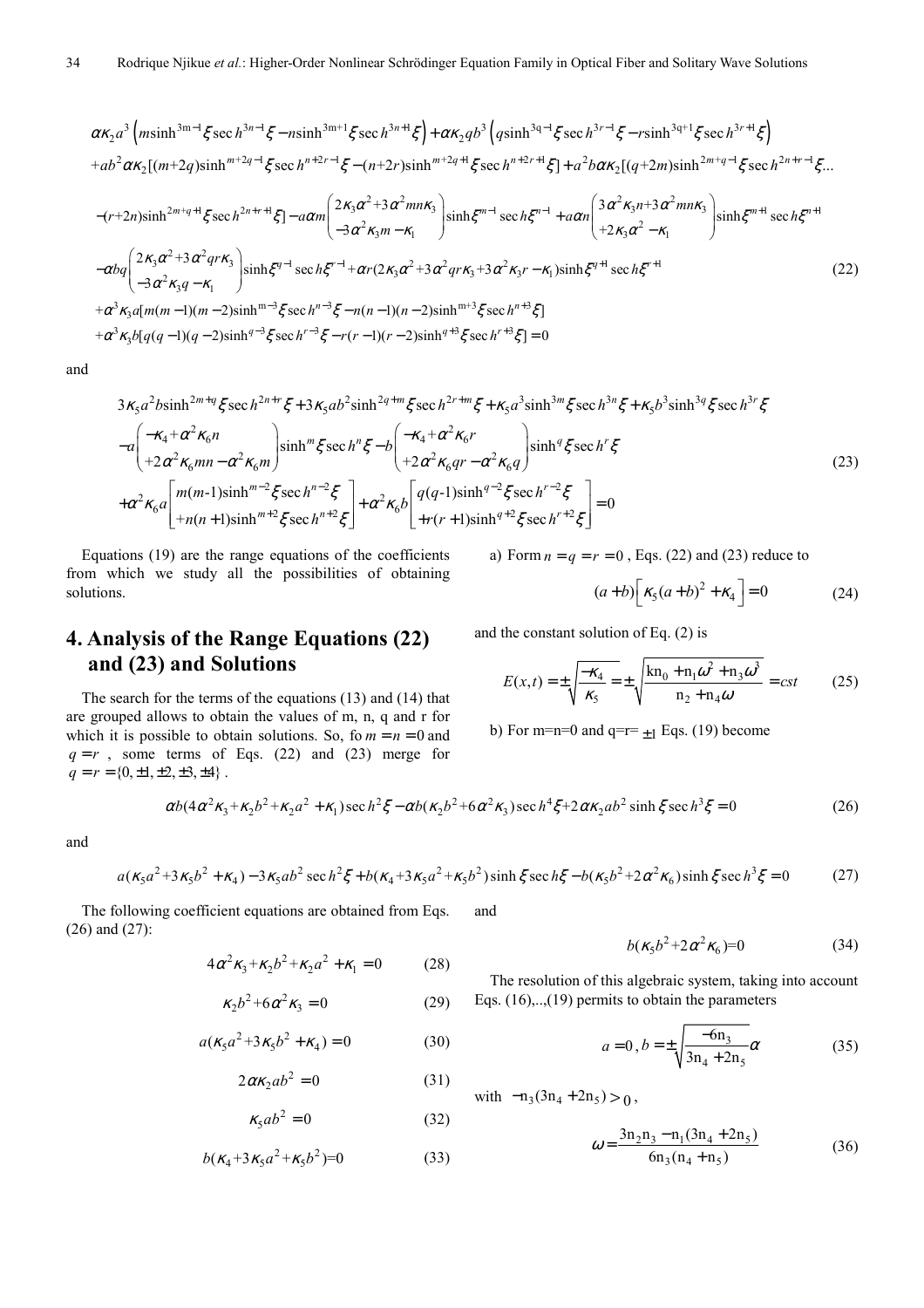with  $n_3(n_4 + n_5) \neq 0$ ,

$$
k = \frac{\begin{pmatrix} -2\alpha^2 n_1 - 6\alpha^2 n_3 \omega \\ -\omega^2 n_1 - n_3 \omega^3 \end{pmatrix}}{n_0}, n_0 \neq 0
$$
 (37)

$$
\beta = \frac{\begin{pmatrix} -2\alpha^2 n_3 - 2n_1 \omega \\ -3n_3 \omega^2 \end{pmatrix}}{n_0}, n_0 \neq 0
$$
\n(38)

Inserting the values of  $\omega$  in Eqs. (37) and (38),  $k$  and  $\beta$  can be rewritten as

$$
k = \frac{\left[216\alpha^{2} n_{1}n_{3}^{2}n_{4}(n_{4}-n_{5})^{2} -648\alpha^{2} n_{2}n_{3}^{2}(n_{4}+n_{5})^{2} -27(n_{2}n_{3}+n_{1}n_{4}) \times \left(n_{1}n_{4}-n_{2}n_{3})^{2} -72n_{1}^{2}n_{4}n_{5}(n_{1}n_{4}-n_{2}n_{2})\right]}{-(4n_{1}^{2}n_{5}^{2}(4n_{1}n_{5}-9n_{2}n_{3}+15n_{1}n_{4})}\right] (39)
$$
\n
$$
k = \frac{\left[-24\alpha^{2} n_{3}^{2}(n_{4}+n_{5})^{2} +4n_{1}^{2}n_{5}(n_{5}+2n_{4})\right]}{216n_{3}^{2}(n_{4}+n_{5})^{3}}
$$
\n
$$
\beta = \frac{\left[-24\alpha^{2} n_{3}^{2}(n_{4}+n_{5})^{2} +4n_{1}^{2}n_{5}(n_{5}+2n_{4})\right]}{12n_{0}n_{3}(n_{4}+n_{5})^{2}}
$$
\n(40)

The optical dark soliton solution and the travelling wave solution of the GHNLS equation in this condition read

$$
E(z,t) = \pm \sqrt{\frac{-6n_3}{3n_4 + 2n_5}} \alpha \tanh \alpha \left( t - \frac{\left( \frac{-2\alpha^2 n_3 - 2n_1 \omega}{-3n_3 \omega^2} \right)}{n_0} z \right) \times \exp(-i \left( \frac{\frac{-2\alpha^2 n_1 - 6\alpha^2 n_3 \omega - \omega^2 n_1 - n_3 \omega^3}{n_0} z}{6n_3(n_4 + n_5)} \right) \tag{41}
$$

and

$$
E(z,t) = \pm \sqrt{\frac{-6n_3}{3n_4 + 2n_5}} \alpha \cot \alpha n \ln \alpha \left( t - \frac{-2\alpha^2 n_3 - 2n_1 \omega}{n_0} z \right) \times \exp{-i \left( \frac{-2\alpha^2 n_1 - 6\alpha^2 n_3 \omega - \omega^2 n_1 - n_3 \omega^3}{n_0} z \right)}
$$
(42)

The corresponding TPWS are

$$
E(z,t) = \pm i \sqrt{\frac{-6n_3}{3n_4 + 2n_5}} \mu \tan \mu \left( t - \frac{2n_1 \omega - 3n_3 \omega^2}{n_0} z \right) \times \exp{-i \left( \frac{2\mu^2 n_1 + 6\mu^2 n_3 \omega - \omega^2 n_1 - n_3 \omega^3}{n_0} z \right)}
$$
(43)

and

$$
E(z,t) = \pm i \sqrt{\frac{-6n_3}{3n_4 + 2n_5}} \mu \cot an\mu \left( t - \frac{2n_1\omega - 3n_3\omega^2}{n_0} z \right) \times \exp(-i \left( \frac{2\mu^2 n_1 + 6\mu^2 n_3\omega - \omega^2 n_1 - n_3\omega^3}{n_0} z \right)
$$
(44)

No solution is found for  $m = n = q = r$  and  $|r| \ge 2$ . c) For  $m = 0$ ,  $n = 0$ ,  $q = 0$  and  $r = 1$ , Eqs. (19), become

$$
-\alpha b(\kappa_1 + \kappa_2 a^2 + \alpha^2 \kappa_3) \sinh \xi \operatorname{sech}^2 \xi - 2\alpha \kappa_2 ab^2 \sinh \xi \operatorname{sech}^3 \xi + \alpha b(-\kappa_2 b^2 + 6\alpha^2 \kappa_3) \sinh \xi \operatorname{sech}^4 \xi = 0 \tag{45}
$$

and

$$
i[a(\kappa_4 + \kappa_5 a^2) + (\kappa_4 b + 3 \kappa_5 a^2 b + \alpha^2 \kappa_6 b)\mathrm{sech}\xi + 3 \kappa_5 a b^2 \mathrm{sech}^2 \xi + (\kappa_5 b^3 - 2 \alpha^2 \kappa_6 b)\mathrm{sech}^3 \xi] = 0\tag{46}
$$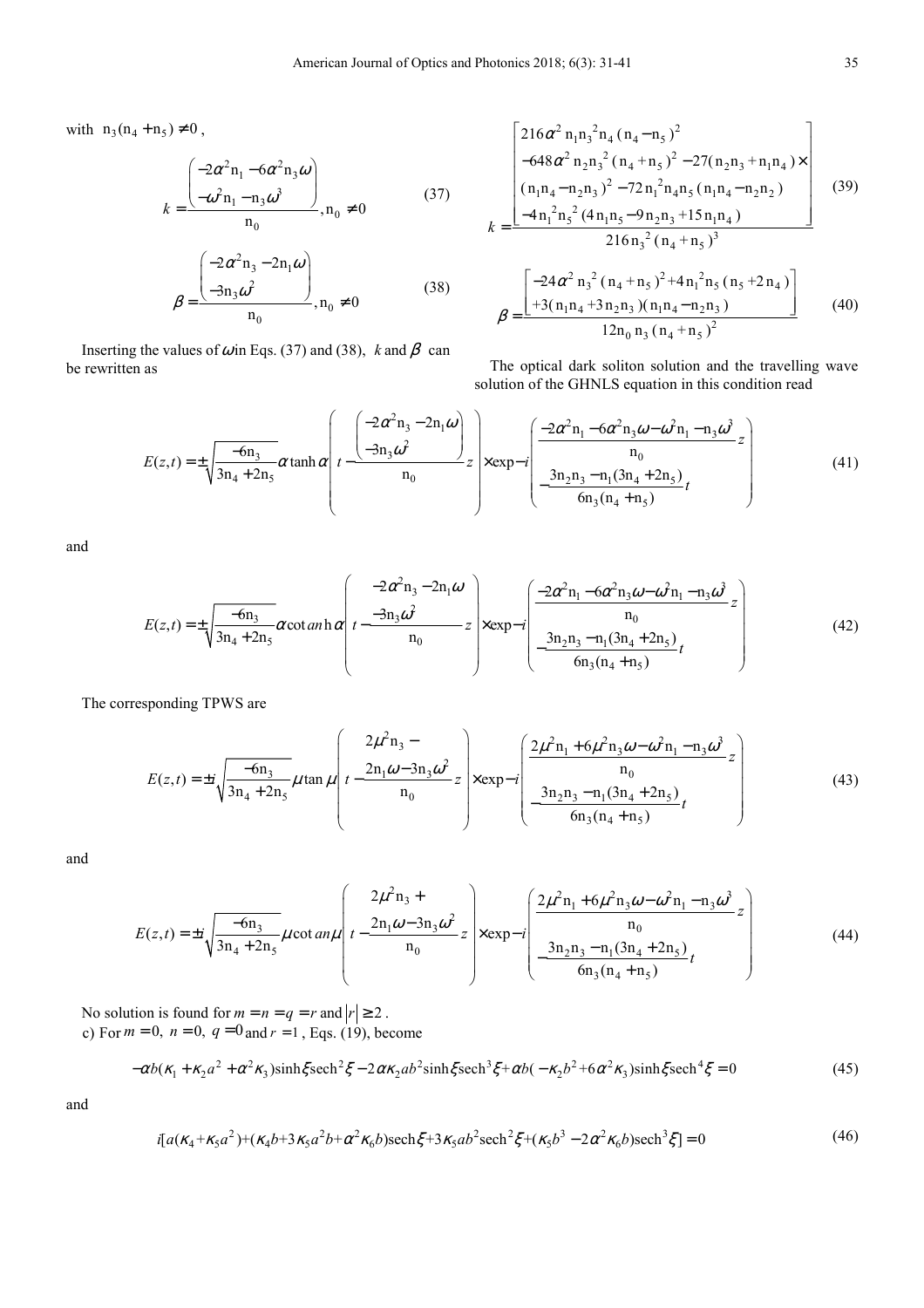The resolution of the algebraic system resulting from this equation gives

$$
a = 0, b = \pm \sqrt{\frac{6n_3}{3n_4 + 2n_5}} \alpha
$$
 (47)

$$
\omega = \frac{3n_2n_3 - 3n_1n_4 - 2n_1n_5}{6n_3(n_4 + n_5)}
$$
(48)

$$
k = (\alpha^2 n_1 + 3\alpha^2 n_3 \omega - n_1 \omega^2 - n_3 \omega^3) / n_0
$$
 (49)

and

$$
\beta = (\alpha^2 n_3 - 2n_1 \omega - 3n_3 \omega^2) / n_0
$$
 (50)

Inserting the value of  $ω$  in Eq. (35), *k* and  $β$  are express as follow

$$
k = -\frac{\left[\frac{108\alpha^2 n_1 n_3^2 n_4 (n_4 - n_5)^2}{-324\alpha^2 n_2 n_3^2 (n_4 + n_5)^2 + 27(n_2 n_3 + n_1 n_4) \times \left(n_1 n_4 - n_2 n_3\right)^2 + 72 n_1^2 n_4 n_5 (n_1 n_4 - n_2 n_2)}{+4 n_1^2 n_5^2 (4 n_1 n_5 - 9 n_2 n_3 + 15 n_1 n_4)}\right]} (51)
$$
\n
$$
k = -\frac{\left[4 n_1^2 n_5^2 (4 n_1 n_5 - 9 n_2 n_3 + 15 n_1 n_4) - 216 n_3^2 (n_4 + n_5)^3\right]}{216 n_3^2 (n_4 + n_5)^3}
$$

and

$$
\beta = \frac{\left[12\alpha^2 n_3^2 (n_4 + n_5)^2 + 4n_1^2 n_5 (n_5 + 2n_4)\right]}{12 n_0 n_3 (n_4 + n_5)^2}
$$
(52)

Thus, the optical bright soliton obtained here which its equivalent PTWS read

$$
E(z,t) = \pm \sqrt{\frac{6n_3}{3n_4 + 2n_5}} \alpha \operatorname{sech} \alpha \left( t - \frac{\alpha^2 n_3 - 2n_1 \omega - 3n_3 \omega^2}{n_0} z \right) \times \exp - i \left( \frac{\alpha^2 n_1 + 3\alpha^2 n_3 \omega - n_1 \omega^2 - n_3 \omega^3}{n_0} z - \frac{3n_2 n_3 - 3n_1 n_4 - 2n_1 n_5}{6n_3(n_4 + n_5)} t \right) (53)
$$

and

$$
E(z,t) = \pm \sqrt{\frac{-6n_3}{3n_4 + 2n_5}} \mu \cos \omega \mu \left( t - \frac{-\mu^2 n_3 - 2n_1 \omega - 3n_3 \omega^2}{n_0} z \right) \times \exp(-i \left( \frac{-\mu^2 n_1 - 3\mu^2 n_3 \omega - n_1 \omega^2 - n_3 \omega^3}{n_0} z - \frac{3n_2 n_3 - 3n_1 n_4 - 2n_1 n_5}{6n_3(n_4 + n_5)} t \right) \tag{54}
$$

The new constraint relations susceptible to make propagate dark and bright optical solitons in the nonlinear fiber are

 $n_3(3n_4 + 2n_5)$  <0 and  $n_3(3n_4 + 2n_5)$  >0 respectively. From these conditions, we can see that optical dark and bright solitons can propagate both in anomalous dispersion regime and normal dispersion regime. The changing of these results is due to the presence of higher-nonlinear effects and the TOD.



Figure 1. Numerical propagation of the optical bright and dark solitons of the GHNLS respectively for (a):  $n_0$ =1500,  $n_1$ =0.75,  $n_2$ =-0.08556,  $n_3$ =-0.059,  $n_4$ =0.5, *n5=0.25, α=0.06.*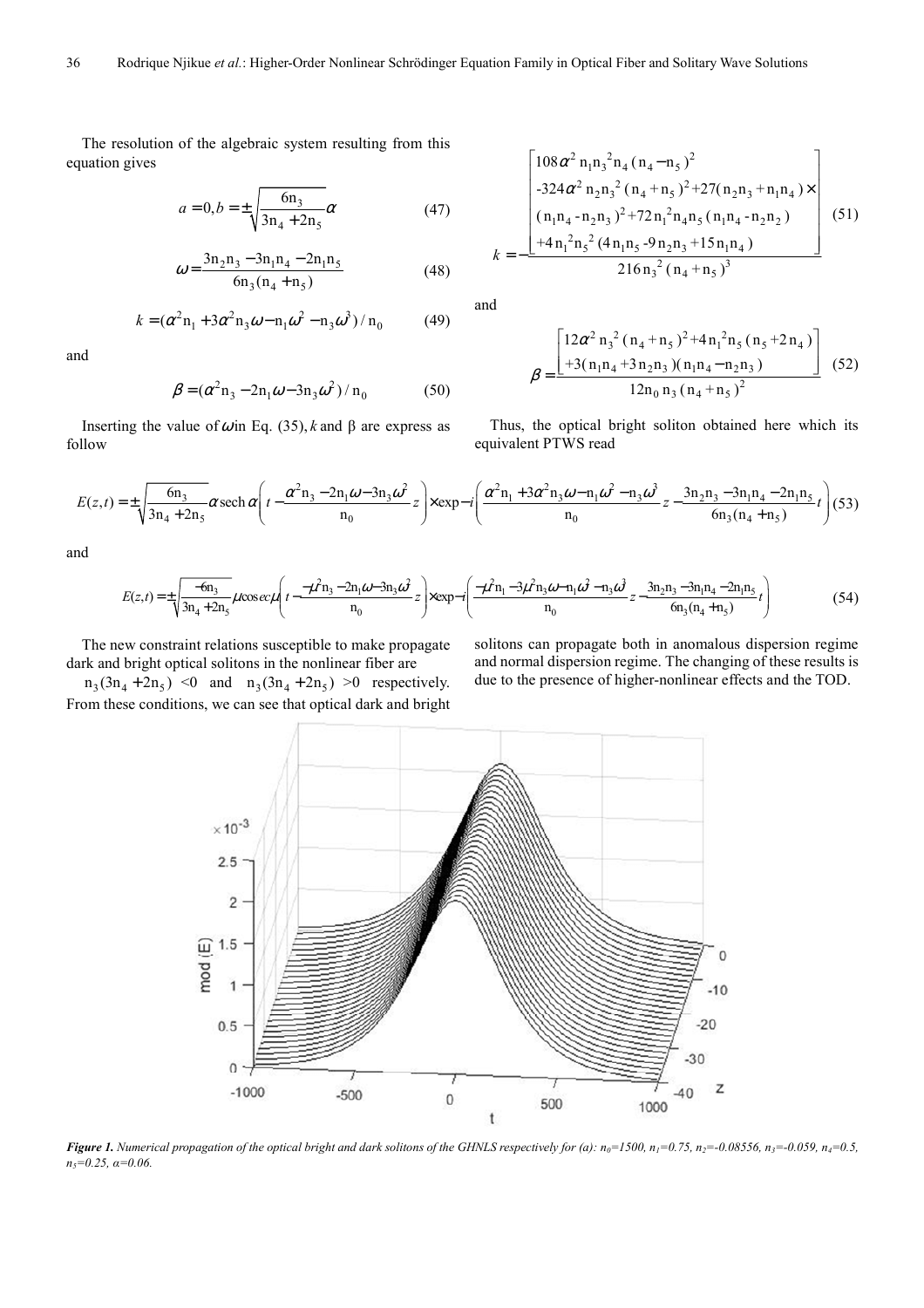

Figure 2. Numerical propagation of the optical bright and dark solitons of the GHNLS respectively for  $n_0$ =3000,  $n_1$ =0.75,  $n_2$ =-0.08556,  $n_3$ =-0.059,  $n_4$ =0.5, *n5=0.25, α=0.05.* 

Using the one-soliton ansatz, H. Kumar and F. Chand derive optical dark and bright soliton solutions, corresponding to previous solutions for  $n_0=1$ . They also derive periodic solutions like dn, ns, ds, and cs functions and show that these Jacobi elliptic functions can degenerate into trigonometric functions, i.e.,  $\text{sn}(\xi) \rightarrow \text{sin}(\xi)$ ,  $\text{cn}(\xi) \rightarrow \text{cos}(\xi)$ ,  $\text{dn}(\xi) \rightarrow 1$ , and the periodic traveling wave solutions could become the periodic trigonometric solutions which correspond to weak localization [33]. Figures1 and 2 show the numerical propagation of these different optical solitons.

The numerical simulation is obtained using the fourth order Runge-Kutta method and integrating factor.

d) For  $m = n = q = 0, r = -1$ , the computation of the resulting algebraic system gives

$$
\omega = -\frac{n_2}{n_4} \tag{55}
$$

$$
k = \frac{\alpha^2 n_4^2 (n_1 n_4 - 3 n_2 n_3) - n_2^2 (n_1 n_4 - n_2 n_3)}{n_0 n_4^3}
$$
(56)

$$
\beta = \frac{\alpha^2 n_3 n_4^2 + 2n_1 n_2 n_4 - 3n_2^2 n_3}{n_0 n_4^2}
$$
 (57)

when  $a = 0$ , with the constraint equation  $2n_5 + 3n_4 = 0$ .

When  $a\neq 0$ , the constraint equations are  $n_1 n_4 - 3 n_2 n_3 = 0$ ,  $2n_5 + 3n_4 = 0$  and the constants

$$
\omega = -\frac{n_2}{n_4}, k = -\frac{2n_1^3}{27n_0n_3^2}, \beta = \frac{3\alpha^2 n_3^2 + n_1^2}{3n_0n_3}
$$
(58)

Using the transformations Eq. (21), the obtained PTWS here read

$$
E(z,t) = b\cos\mu(t - \frac{-\mu^2 n_3 n_4^2 + 2n_1 n_2 n_4 - 3n_2^2 n_3}{n_0 n_4^2}z) \times \exp - i\left(\frac{-\mu^2 n_4^2 (n_1 n_4 - 3n_2 n_3) - n_2^2 (n_1 n_4 - n_2 n_3)}{n_0 n_4^3}z + \frac{n_2}{n_4}t\right)
$$
(59)

and

$$
E(z,t) = \left[ a + b \cos \mu \left( t - \frac{-3\mu^2 n_3^2 + n_1^2}{3n_0 n_3} z \right) \right] \times \exp{-i \left( -\frac{2n_1^3}{27n_0 n_3^2} z + \frac{n_2}{n_4} t \right)}
$$
(60)

e) For  $m = n = q = 0, r = -2$ , we found

$$
\omega = -\frac{n_2}{n_4}, k = -\frac{2n_1^3}{27n_0n_3^2}, \beta = \frac{4\alpha^2n_3^2 + n_1^2}{3n_0n_3}
$$
(61)

with the parametric equations  $2n_5 + 3n_4 = 0$ , and  $n_1n_4 - 3n_2n_3 = 0$ . Under these parametric constrains, solution is written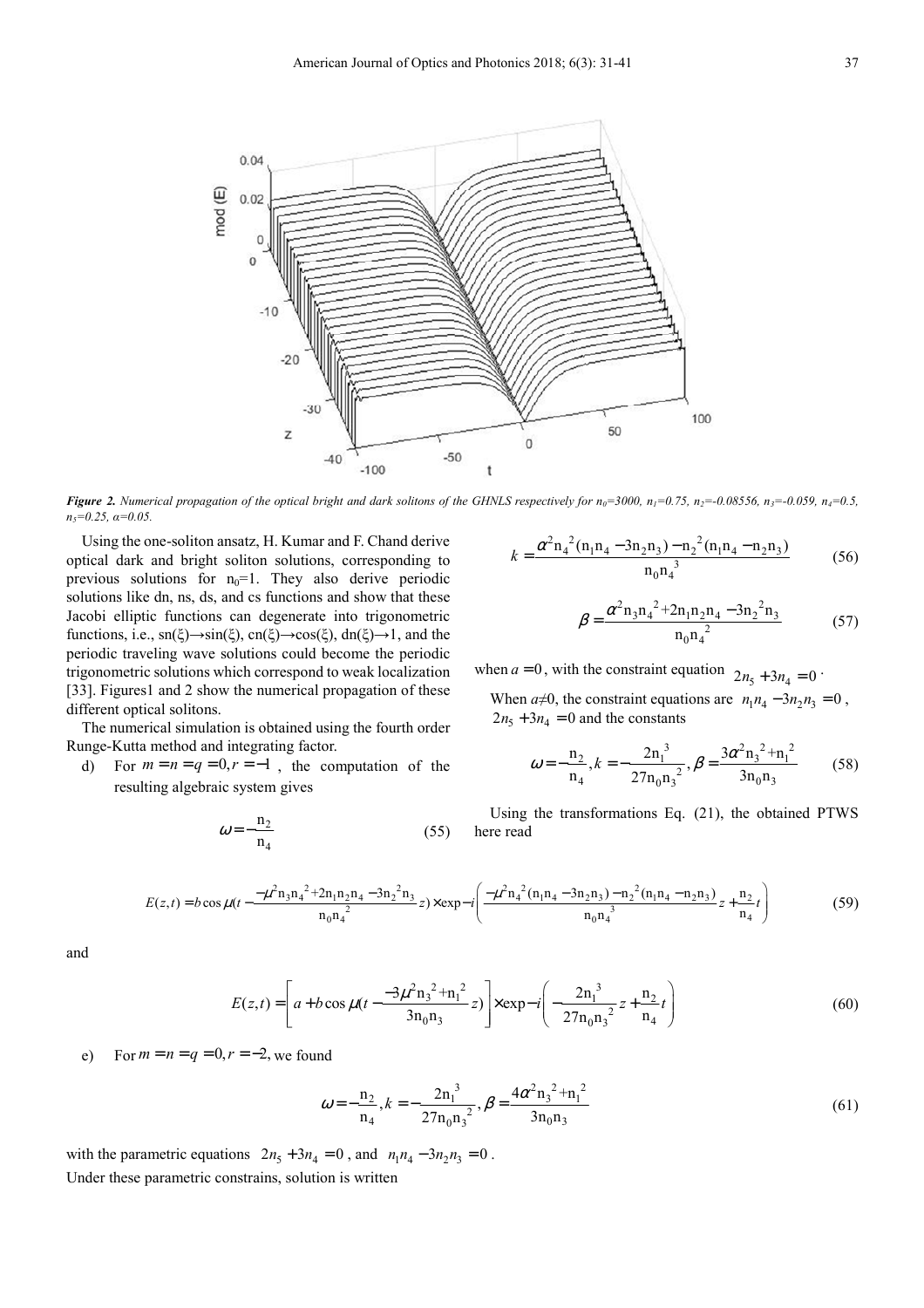$$
E(z,t) = \left[ a + b \cos^2 \mu \left( t - \frac{-4\mu^2 n_3^2 + n_1^2}{3n_0 n_3} z \right) \right] \times \exp - i \left( -\frac{2n_1^3}{27n_0 n_3^2} z + \frac{n_2}{n_4} t \right)
$$
(62)

f) For  $m = n = 0, q = 1, r = 0$ . The constants  $\omega$ , k, and β are given by

$$
\omega = -\frac{n_2}{n_4} \tag{63}
$$

$$
k = \frac{\left[\alpha^2 n_4{}^2 (n_1 n_4 - 3n_2 n_3)\right]}{n_1 n_4{}^3}
$$
\n(64)

$$
\beta = \frac{\alpha^2 n_3 n_4^2 + 2n_1 n_2 n_4 - 3n_2^2 n_3}{n_0 n_4^2}
$$
\n(65)

with parametric constraint  $2n_5 + 3n_4 = 0$ , when  $a=0$ .

For *a*≠0, constantsarewritten

$$
\omega = -\frac{n_2}{n_4}, k = -\frac{2n_1^3}{27n_0n_3^2}, \beta = \frac{3\alpha^2n_3^2 + n_1^2}{3n_0n_3}
$$
\n(66)

with the constraint equations  $2n_5 + 3n_4 = 0$ , and  $n_1 n_4 - 3 n_2 n_3 = 0$ .

The different solutions of the GHNLS reported here are

$$
E(z,t) = ib \sin \mu \left( t - \frac{-\mu^2 n_3 n_4^2 + 2n_1 n_2 n_4}{n_0 n_4^2} \right) \times \exp{-i \left[ \frac{-\mu^2 n_4^2 (n_1 n_4 - 3n_2 n_3)}{n_0 n_4^3} z + \frac{n_2}{n_4} t \right]}
$$
(67)

and

$$
E(z,t) = \left[ a + ib \sin \mu \left( t - \frac{-3\mu^2 n_3^2 + n_1^2}{3n_0 n_3} z \right) \right] \times \exp - i \left( -\frac{2n_1^3}{27n_0 n_3^2} z + \frac{n_2}{n_4} t \right)
$$
(68)

g)  $m = n = 0, q = 1, r = -1$  Following the same procedure, we find the constants

$$
\omega = -\frac{n_2}{n_4} \tag{69}
$$

$$
k = \frac{\left(\alpha^2 n_4^2 (n_1 n_4 - 3n_2 n_3)\right)}{n_1 n_4}
$$
\n(70)

$$
\beta = \frac{\alpha^2 n_3 n_4^2 + 2n_1 n_2 n_4 - 3n_2^2 n_3}{n_0 n_4^2}
$$
\n(71)

and constraint equation  $2n_5 + 3n_4 = 0$ , when  $a=0$ , and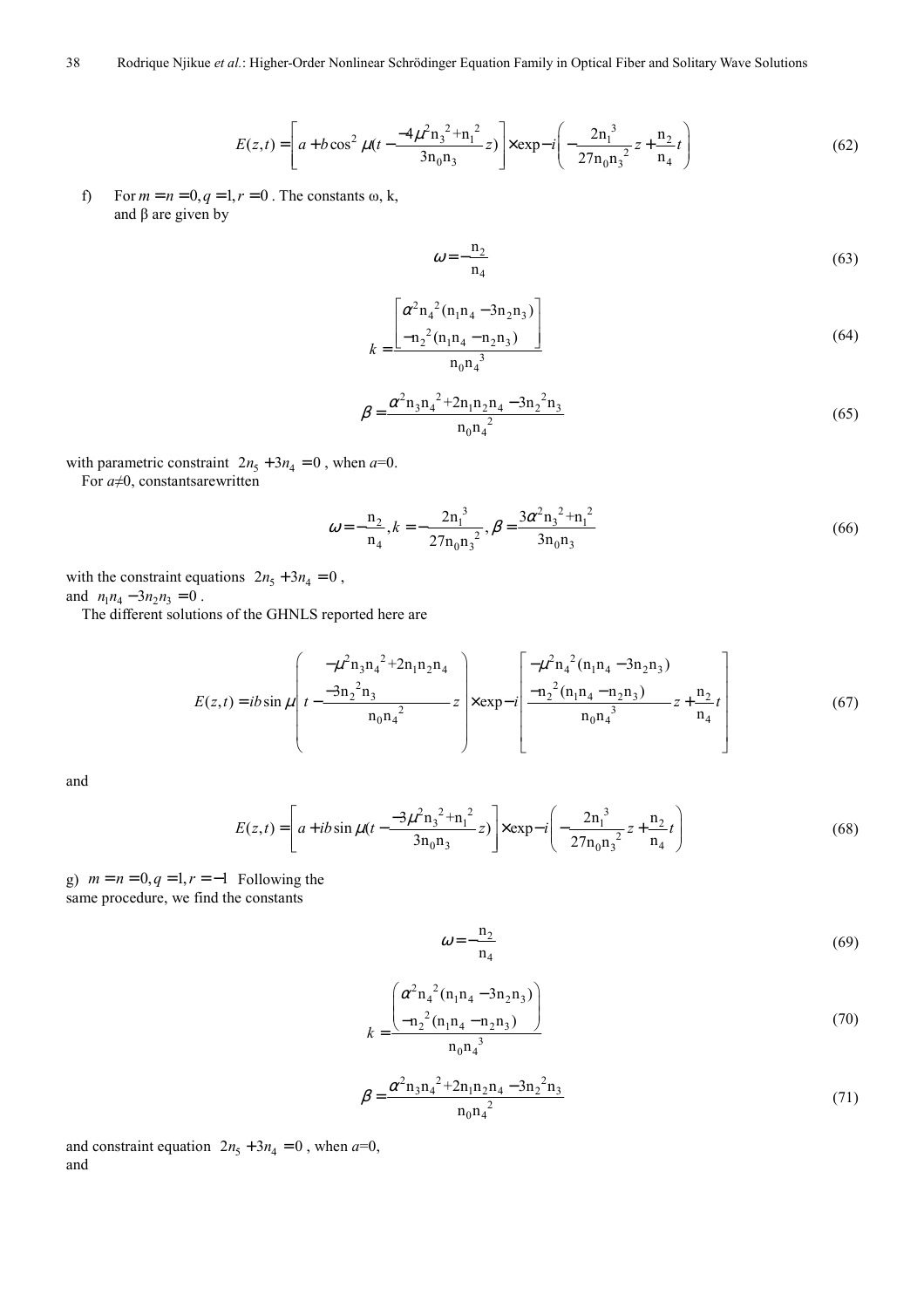$$
\omega = -\frac{n_2}{n_4}, k = -\frac{2n_1^3}{27n_0n_3^2}, \beta = \frac{4\alpha^2 n_3^2 + n_1^2}{3n_0n_3}
$$
(72)

when the parameters n<sub>i</sub> also satisfy the constraints  $2n_5 + 3n_4 = 0$  and  $n_1n_4 - 3n_2n_3 = 0$  when  $a \neq 0$ . The PTWS of the GHNLS read

$$
E(z,t) = i\frac{b}{2}\sin 2\mu \left( t - \frac{\mu^2 n_3 n_4^2}{n_0 n_4^2} z \right) \times \exp{-i\left[ \frac{-\mu^2 n_4^2 (n_1 n_4 - 3n_2 n_3)}{n_0 n_4^3} z + \frac{n_2}{n_4} t \right]}
$$
(73)

and

$$
E(z,t) = \left[ a + i \frac{b}{2} \sin 2\mu (t - \frac{-4\mu^2 n_3^2 + n_1^2}{3n_0 n_3} z) \right] \times \exp{-i \left( -\frac{2n_1^3}{27n_0 n_3^2} z + \frac{n_2}{n_4} t \right)}
$$
(74)

For  $m=n=0$ ,  $q=2$ ,  $r=0$ , the following TPWSs are obtained

$$
E(z,t) = -b\sin^2\mu(t - \frac{-4\mu^2 n_3^2 + n_1^2}{3n_0 n_3}z) \times \exp - i\left(-\frac{2n_1^3}{27n_0 n_3^2}z + \frac{n_2}{n_4}t\right)
$$
(75)

and

$$
E(z,t) = \left\{ a - 2a \sin^2 \mu \left( t - \frac{4\mu^2 n_3 n_4^{2+}}{n_0 n_4^{2}} z \right) \right\} \times \exp{-i \left[ \frac{-4\mu^2 n_4^{2} (n_1 n_4 - 3n_2 n_3)}{n_0 n_4^{3}} z + \frac{n_2}{n_4} t \right]}
$$
(76)

For  $m = 1, n = 0, q = 0, r = -1$ , setting the coefficients of each hyperbolic function of the main equations Eqs. (22) and (23) to zero, and Computing the resulting algebraic system, coefficients allowing to write solution is obtained such as

$$
E(z,t) = \begin{bmatrix} i a \sin \mu (t - \frac{-3\mu^2 n_3^2 + n_1^2}{3n_0 n_3} z) \\ + b \cos \mu (t - \frac{-3\mu^2 n_3^2 + n_1^2}{3n_0 n_3} z) \end{bmatrix} \times \exp{-i\left(-\frac{2n_1^3}{27n_0 n_3^2} z + \frac{n_2}{n_4} t\right)}
$$
(77)

No solution is found for  $m = 0, n = 1, q = 1$  and  $r = 1$ .

The different constraints on the parameters of the equation also allow to define Schrodinger equations family with strong nonlinearity, and their exact solutions immediately.

When  $n_1 n_4 - 3 n_2 n_3 \neq 0$  and  $2 n_5 + 3 n_4 = 0$  for example, the GHNLS equation of eq.(2) lead to the following HNLS equation family

$$
n_0 E_z + i n_1 E_{tt} + i n_2 |E|^2 E + \frac{n_1 n_4}{3 n_2} E_{ttt} + n_4 (|E|^2 E)_t - \frac{3 n_4}{2} (|E|^2)_t E = 0
$$
\n(78)

From a purely mathematical point of view, it is now possible to propose an infinity of strongly non-linear differential equations of the Schrodinger type, describing the propagation dynamics of solitary waves in optical fibers admitting exact solutions.

The procedure for obtaining these equations consists in assigning the values to the coefficients  $n_i$  ( $i = 0, 1, 2, 3, 4, 5$ ) through the different constraint equations that bind them, and thus deduce from Eq. (78) the corresponding NPDEs as well as their exact solutions given by Eqs. (59, 60, …, 77).

Considering for example, the values  $n_0 = 1$ ,  $n_1 = 3$ ,  $n_2 = 2$ ,  $n_4 = 2$ , we obtain from the constraint equation coefficients  $(n_1 n_4 - 3 n_2 n_3 = 0, 2 n_5 + 3 n_4 = 0)$  and  $n_3 = 1$  and  $n_5 = -3$ . One of the solutions of Eq.(78) given by Eq.(60) reads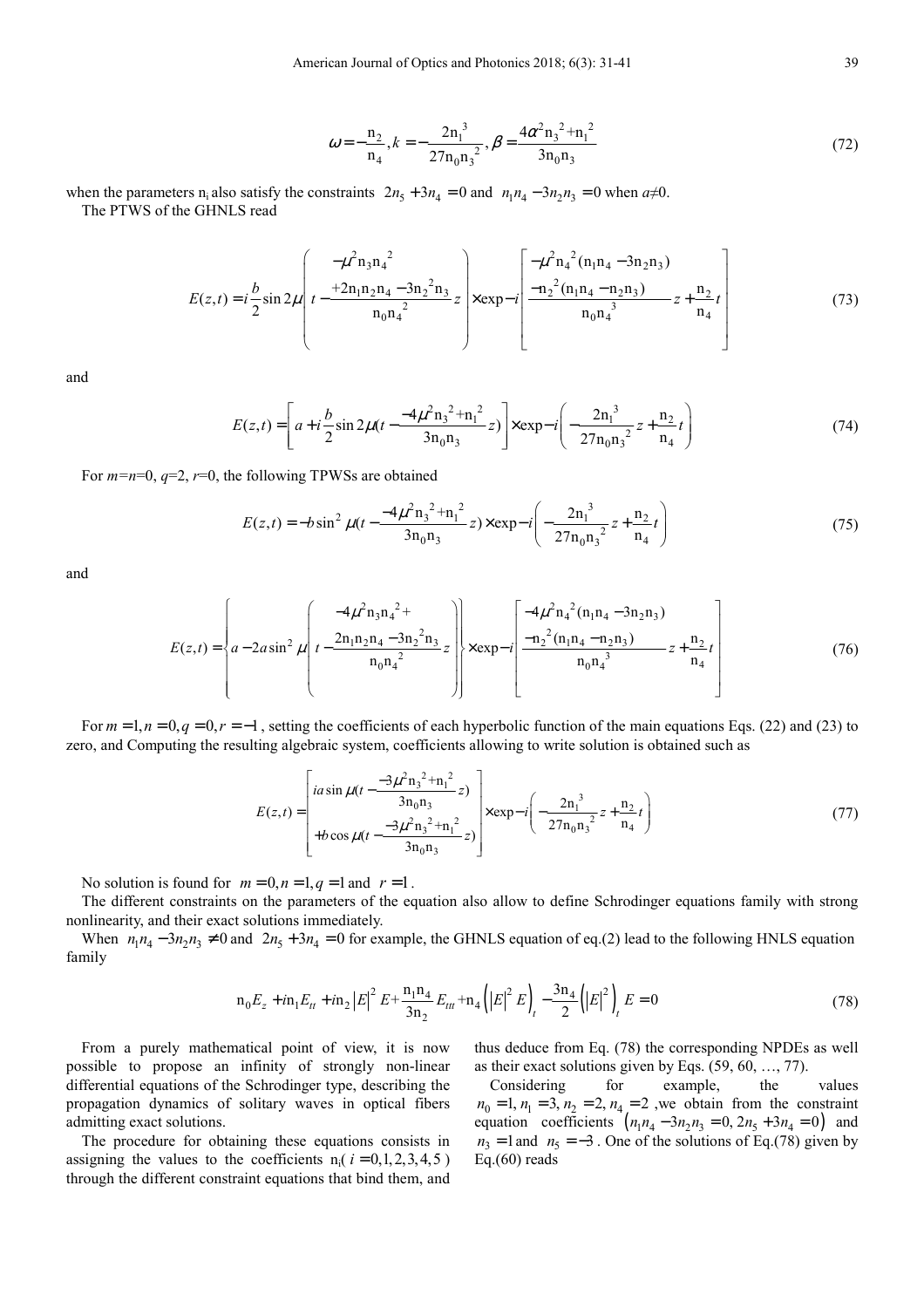$$
E(z,t) = \left\{ a + b \cos \mu [t - (-\mu^2 + 3)z] \right\} \times \exp{-i(-2z + t)}
$$
(79)

Other wise, when the coefficients  $(n_0 = 1, n_1 = 3, n_2 = 1, n_3 = 2, n_4 = 2, n_5 = 1)$  with  $\alpha = 1$  are chosen respecting the constraints  $n_3$  (2 $n_5$  + 3 $n_4$ ) > 0,  $n_0 \neq 0$ ,  $n_3$  ( $n_5$  +  $n_4$ )  $\neq 0$ , Eq.(2) becomes

$$
E_z + 3iE_{tt} + i|E|^2 E + 2E_{tt} + 2(|E|^2 E)_t + (|E|^2)_t E = 0
$$
\n(80)

Based on these values, the pulsed solitary wave solution of Eq. (80) given by Eq. (53), is written

$$
E(z,t) = \pm \sqrt{\frac{3}{2}} \operatorname{sech}\left(t - \frac{7}{2}z\right) \times \exp\left(-\frac{1}{2}z + \frac{1}{2}t\right)
$$
(81)

#### **5. Conclusion**

We have established in this work the conditions to obtain all partial differential equations of the same family as the Schrodinger nonlinear equation describing the dynamic of the propagation of a soliton wave in a strongly nonlinear optical fiber. In practical terms, the results obtained can be part of a framework in which the properties or components of the optical fiber are modified so as to choose a solitary wave or any type of signal that can propagate in the transmission medium thus constituted, with months of dispersion and dissipation, simply because the coefficients related to these terms have been judiciously selected.

In a purely mathematical sense, this way of investigating strongly nonlinear Schrödinger equations allows not only to determine the exact solutions, but also new partial differential equations of the same family at the same time with their exact solutions.

To bring closer to physical reality in a practical sense, we have used numerical simulations to verify the propagation of some solutions obtained. The propagation of some solutions obtained reassures when to the practical and experimental application of our study and our obtained results.

The depth of this work lies in the possibility for engineers specialized in the construction of transmission media and more specifically optical fibers, to set up new optical fibers whose properties are adapted to the types of signals that we want to propagate, among which solitary waves.

### **References**

- [1] D. Anderson, (1983). Variational approach to nonlinear pulse propagation in optical fibers. Physical review A, 27, 3135.
- [2] P. Emplit, J. P. Hamaide, F. Reynaud, C. Froehly, A. Barthelemy, (1987). Picosecond steps and dark pulses through nonlinear single mode fibers. Optics Communications, 62, 374-379.
- [3] B. Tian, W. R. Shan, C. Y. Zhang, G. M. Wei, Y. T. Gao, (2005). Transformations for a generalized variable-coefficient nonlinear Schrödinger model from plasma physics, arterial mechanics and optical fibers with symbolic computation. The European Physical Journal B-Condensed Matter and Complex Systems, 47, 329-332.
- [4] C. A. Jones, P. H. Roberts, (1982). Motions in a Bose condensate. IV. Axisymmetric solitary waves. Journal of Physics A: Mathematical and General, 15, 2599.
- [5] P. Ruprecht, M. J. Holland, K. Burnett, M. Edwards, (1995). Time-dependent solution of the nonlinear Schrödinger equation for Bose-condensed trapped neutral atoms. Physical Review A, 51, 4704.
- [6] H. B. Thacker, (1981). Exact integrability in quantum field theory and statistical systems, Reviews of Modern Physics, 53,253.
- [7] M. Peyrard, (2004). Nonlinear dynamics and statistical physics of DNA. Nonlinearity, 17, 2 R1.
- [8] C. Nore, M. E. Brachet, S. Fauve, (1993). Numerical study of hydrodynamics using the nonlinear Schrödinger equation. Physica D: Nonlinear Phenomena, 65,154-162.
- [9] A. Hasegawa, F. Tappert, (1973). Transmission of stationary nonlinear optical pulses in dispersive dielectric fibers. I. Anomalous dispersion. Applied Physics Letters, 23,142-144.
- [10] A. Hasegawa, F. Tappert, (1973). Transmission of stationary nonlinear optical pulses in dispersive dielectric fibers. II. Normal dispersion. Applied Physics Letters, 23, 171-172.
- [11] Z. Xu, L. Li, Z. Li, Z, G. Zhou, (2002). Soliton interaction under the influence of higher-order effects. Optics Communications, 210, 375-384.
- [12] Z. Li, L. Li, H. Tian, G. Zhou, (2000). New types of solitary wave solutions for the higher order nonlinear Schrödinger equation. Physical review letters, 84, 4096.
- [13] K. Porsezian, K. Nakkeeran, (1996). Optical solitons in presence of Kerr dispersion and self-frequency shift. Physical review letters, 76, 3955.
- [14] C. Sien, C. W. Chang, S. Wen, (1994). Femtosecond soliton propagation in erbium-doped fiber amplifiers: the equivalence of two different models. Optics communications, 106,193-196.
- [15] S. L. Palacios, A. Guinea, J. M. Fernandez-Diaz, R. D. Crespo, (1999). Dark solitary waves in the nonlinear Schrödinger equation with third order dispersion, self-steepening, and self-frequency shift. Physical Review E, 60, R45
- [16] D. Mihalache, N. Truta, L-C. Crasovan, (1997). Painlevé analysis and bright solitary waves of the higher-order nonlinear Schrödinger equation containing third-order dispersion and self-steepening term. Physical Review E, 56, 1064.